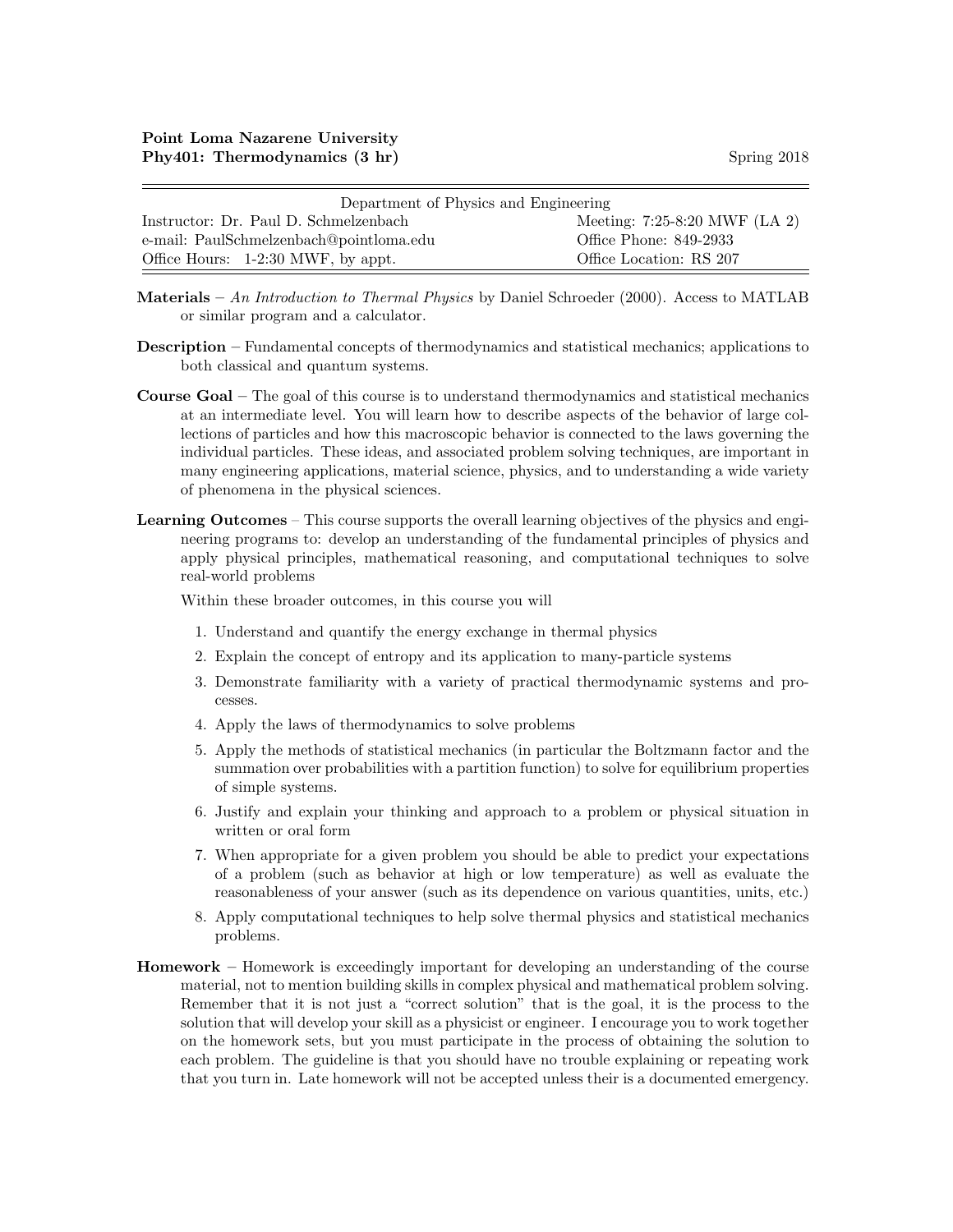Homework Grading: I will be using the following grading rubric for your homework:

- 0: Work shows little knowledge of physics relevant to the problem.
- 1: There is clear evidence in the work that a reasonable approach to the problem was attempted, but there are errors in units, formulas, or fundamental physics.
- 2: Either a reasonable, but incorrect, approach was attempted with few other errors; or a correct approach was presented with errors in units or math.
- 3: A correct approach was presented with few errors.
- 4: A correct approach was presented with no more than one minor error. Words were used at times to clearly indicate how and why the derivation was performed.
- Preclass questions Each class day there will be three preclass questions to answer electronically. These will be due by 9 pm the evening before class. Your responses to Preclass questions are graded on the following scale: 2=demonstrates reading/thinking; 1=room for improvement or late but before class, 0=unsatisfactory or submitted after class. For credit preclass questions must be submitted prior to class.
- Exams Three examinations will be given during the semester on February 7, March 16 and April 23. The final examination is scheduled for Monday, April 30 at 7:30 am. Exams cannot be made up, unless under extreme circumstances discussed and arrangements made with the professor before the exam.
- a minimum of the previous class period. Quizzes cannot be made-up but the lowest two quiz scores will not be included in the quiz portion of the grade.

| al $Grades$ – The grade you earn in this course is based on the scale | $A -$         |
|-----------------------------------------------------------------------|---------------|
| shown to the right. The points you receive during the course are      | $B+$          |
| weighted accordingly:                                                 | B             |
|                                                                       | $B -$         |
| $-$ Homework: 25\%                                                    |               |
| $-$ Preclass: 5\%                                                     | $\frac{C}{C}$ |
| $-$ Tests (3): 35\%                                                   |               |

Quizzes – Through the semester there will be several "quick quizzes" that will be announced at

| $\mathbf{A}$ | 71.V = O7.V   |
|--------------|---------------|
| $B+$         | $89.5 - 87.5$ |
| В            | $87.5 - 81.0$ |
| B-           | $81.0 - 79.5$ |
| C+           | 79.5 - 77.5   |
| $\rm C$      | $77.5 - 71.0$ |
| $C_{\Xi}$    | $71.0 - 69.5$ |
| $D+$         | $69.5 - 67.5$ |
| D            | $67.0 - 61.0$ |
| D-           | $61.0 - 57.0$ |
|              |               |

A  $|100 - 91.0$  $01.0 - 80.5$ 

Final Grades – The grade you earn in this course is based on the scale

 $-$  Quizzes:  $10\%$ – Final Exam: 25%

University Mission: Point Loma Nazarene University exists to provide higher education in a vital Christian community where minds are engaged and challenged, character is modeled and formed, and service is an expression of faith. Being of Wesleyan heritage, we strive to be a learning community where grace is foundational, truth is pursued, and holiness is a way of life.

Department Mission: The Physics and Engineering Department at PLNU provides strong programs of study in the fields of Physics and Engineering. Our students are well prepared for graduate studies and careers in scientific and engineering fields. We emphasize a collaborative learning environment which allows students to thrive academically, build personal confidence, and develop interpersonal skills. We provide a Christian environment for students to learn values and judgment, and pursue integration of modern scientific knowledge and Christian faith.

Attendance– Attendance is expected at each class session. In the event of an absence you are responsible for the material covered in class and the assignments given that day. Regular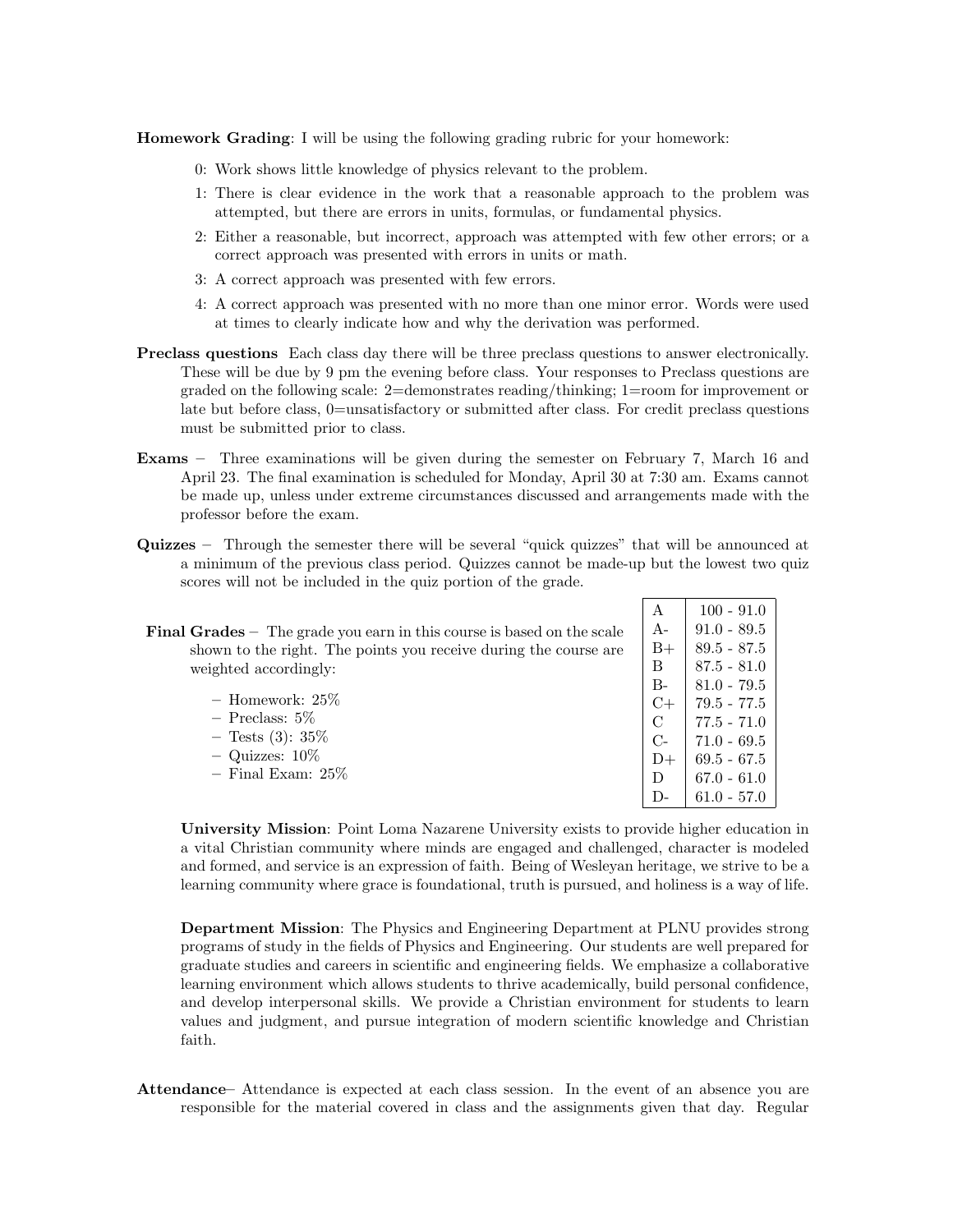and punctual attendance at all classes is considered essential to optimum academic achievement. If the student is absent from more than 10 percent of class meetings, the faculty member can file a written report which may result in de-enrollment. If the absences exceed 20 percent, the student may be de-enrolled without notice until the university drop date or, after that date, receive the appropriate grade for their work and participation. See [http://catalog.pointloma.edu/content.php?catoid=24&navoid=1581#Class Attendance](http://catalog.pointloma.edu/content.php?catoid=24&navoid=1581) in the Undergraduate Academic Catalog.

- Academic Honesty Students should demonstrate academic honesty by doing original work and by giving appropriate credit to the ideas of others. Academic dishonesty is the act of presenting information, ideas, and/or concepts as one's own when in reality they are the results of another person's creativity and effort. A faculty member who believes a situation involving academic dishonesty has been detected may assign a failing grade for that assignment or examination, or, depending on the seriousness of the offense, for the course. Faculty should follow and students may appeal using the procedure in the university Catalog. See [http://catalog.pointloma.edu/content.php?catoid=24&navoid=1581#Academic Honesty](http://catalog.pointloma.edu/content.php?catoid=24&navoid=1581) for definitions of kinds of academic dishonesty and for further policy information.
- Academic Accommodations –If you have a diagnosed disability, please contact PLNU's Disability Resource Center (DRC) within the first two weeks of class to demonstrate need and to register for accommodation by phone at 619-849-2486 or by e-mail at DRC@pointloma.edu. See Disability Resource Center for additional information. For more details see the PLNU catalog: [http://catalog.pointloma.edu/content.php?catoid=24&navoid=1581#Academic Accom](http://catalog.pointloma.edu/content.php?catoid=24&navoid=1581)[modations.](http://catalog.pointloma.edu/content.php?catoid=24&navoid=1581) Students with learning disabilities who may need accommodations should discuss options with the instructor during the first two weeks of class.
- **Class Enrollment** It is the student's responsibility to maintain his/her class schedule. Should the need arise to drop this course (personal emergencies, poor performance, etc.), the student has the responsibility to follow through (provided the drop date meets the stated calendar deadline established by the university), not the instructor. Simply ceasing to attend this course or failing to follow through to arrange for a change of registration (drop/add) may easily result in a grade of F on the official transcript.
- **Credit Hour** In the interest of providing sufficient time to accomplish the stated course learning outcomes, this class meets the PLNU credit hour policy for a 3 unit class delivered over 16 weeks. Specific details about how the class meets the credit hour requirements can be provided upon request.
- Final Exam The final exam date and time is set by the university at the beginning of the semester and may not be changed by the instructor. This schedule can be found on the university website and in th course calendar. No requests for early examinations will be approved. Only in the case that a student is required to take three exams during the same day of finals week, is an instructor authorized to consider changing the exam date and time for that particular student.
- Copyright Protected Materials Point Loma Nazarene University, as a non-profit educational institution, is entitled by law to use materials protected by the US Copyright Act for classroom education. Any use of those materials outside the class may violate the law.